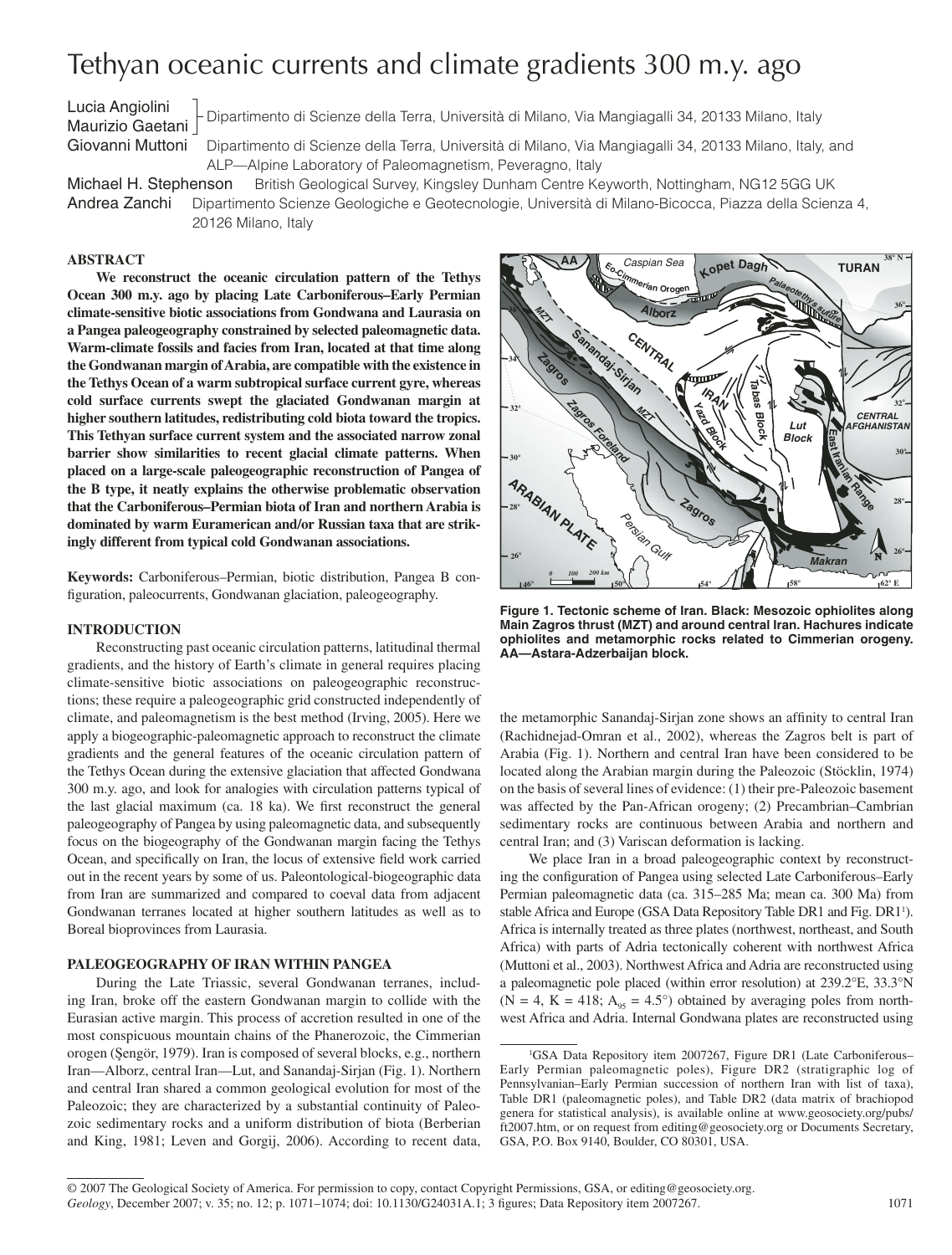Euler poles of Lottes and Rowley (1990). Eurasia is reconstructed using a paleomagnetic pole placed (within error resolution) at 169.3°E, 41.8°N (N = 12, K = 151;  $A_{.05}$  = 3.5°) obtained by averaging poles from Europe. Internal Laurasia plates are reconstructed using Euler poles of Bullard et al. (1965). These data support a configuration of Pangea of the B type similar to that introduced by Irving (1977) and confirmed by subsequent analyses ( Muttoni et al., 1996, 2003; Torcq et al., 1997; Irving, 2005; but see Torsvik and Van der Voo, 2002), where Africa is placed south of Asia and South America is south of Europe (Fig. 2). Pangea B continued to exist well into the Early Permian and transformed into a more classical Wegenerian type of Pangea by the Late Permian –Early Triassic by means of ≥3000 km of dextral motion of Laurasia relative to Gondwana taking place essentially along the Variscan suture (Muttoni et al., 2003).

Paleomagnetic data from volcanic rocks from northern Iran, albeit sparse, point to a paleolatitude of  $\sim 50^{\circ} \pm 5^{\circ}$  during the Late Devonian (Wensink et al., 1978) and of  $\sim 12^{\circ} \pm 3^{\circ}$  during the middle Permian (Besse et al., 1998); these values are broadly compatible with a Southern Hemisphere location of Iran adjacent to the Arabian margin (Fig. 2), in agreement with alternative paleogeographic reconstructions from the literature (e.g., Torsvik and Cocks, 2004).

# **BIOTIC DISTRIBUTION PATTERN**

Within the paleogeographic framework outlined above, the paleontological affinities and differences described herein are used to define the spatial distribution of bioprovinces in order to gauge large-scale paleoclimate. Angiolini and Stephenson (2007) showed that the Lower Permian (Asselian–Sakmarian) brachiopod assemblages of northern Iran [*Neochonetes* (*Neochonetes*) sp., *Costispinifera* sp., *Reticulatia uralica*, *Calliprotonia* sp., *Juresania dorudensis*, *Linoproductus dorotheevi*, *Cancrinella cancriniformis*, *Acosarina* aff. *juresanensis*, and *Larispirifer fantinisestinii*; fossils and stratigraphic log in Fig. DR2 (see footnote 1)] are substantially different from the coeval cold and poorly diversified assemblages of Gondwana (Western Australia, India, Oman) and its peripheral (Perigondwanan) regions (Karakoram, central Afghanistan, and Sibumasu with Thailand and Baoshan; Angiolini et al., 2005) (Fig. 2).



**Figure 2. Distribution of bioprovinces and oceanic circulation**  pattern plotted on a Pangea B configuration of 300 m.y. ago. Bioprovinces distribution modified from Shi (1998). Cool to warm **Verkolyma, Alaska-Yukon, and Uralian Provinces are part of Boreal Realm; warm Texas, West Tethys, and Cathaysian Provinces are part of Tethyan Realm; cold Indoralian and Paratinan Provinces are part of Gondwanan Realm. Extension of glaciers and distribu**tions of cold marine faunas are modified from Angiolini et al. (2005). **Distribution of Appalachian, Variscan, and Uralian thrust belts is from**  Matte (2001) (modified). KZ-Kazhakstan, TA-Tarim, NC-north **China, MON—Mongolia, SC—south China, IC—Indochina, WB—west Burma, KK—Karakoram, A—central Afghanistan, AD—Adria.**

Instead, Iranian brachiopods show similarities to coeval biota from the warm Boreal Realm (Shi, 1998) of the Urals, Russian Platform, Yukon Territory, and Carnic Alps (Angiolini and Stephenson, 2007). The same holds true for the Carboniferous; recently collected (and under study) Mississippian brachiopods from northern and central Iran mostly consist of species typical of the Russian Platform.

We substantiate these observations by means of multivariate analysis. A data matrix of 71 brachiopod genera of Early Permian (Asselian– early Sakmarian) age from 10 geographic operational units (OGUs) from the Gondwanan Realm, including Iran and additional Perigondwanan regions, and the Boreal Realm, has been compiled from personal data and the published literature (Table DR2). Statistical analysis was performed by using PAST software (Hammer et al., 2001). Pre-processing manipulation of the original data matrix led to removal of outliers, such as genera exclusive of one OGU as well as genera common to all OGUs. The secondary matrix was then processed in Q mode by multiple classification (cluster analyses) and ordination techniques (principal coordinate analyses, nonmetric multidimensional scaling). Cluster analysis (CA) of the derived data matrix was carried out by flexible unweighted pair-group arithmetic averaging based on the Jaccard coefficient of community. Ordination methods, which do not force OGUs into groups but provide information if natural clusters exist, was then applied to test the groups identified by CA. Principal coordinates analysis and nonmetric multidimensional scaling have been run on the same data set, showing natural grouping of the faunal stations in the scatter plots, which roughly correspond to those obtained by CA. The procrustes rotation applied to the two different ordinations of the same data set showed that they are closely fitted, the stress values being close to zero.

As a general conclusion of multivariate analysis we find that Lower Permian brachiopods of Iran are best grouped with warm taxa from the Urals and Yukon rather than with cold taxa from Gondwana-Perigondwana (Western Australia, eastern Australia, central Afghanistan, Karakorum, India, Baoshan, Thailand) (Fig. 3).

Fossil groups other than brachiopods seem to confirm these findings. For example, Leven and Gorgij (2006) showed that Pennsylvanian–Lower Permian fusulinid assemblages of northern and central Iran are similar to those of eastern Europe and the northern Paleotethys (Carnic Alps, Uzbekistan, Tajikistan). The distribution of Pennsylvanian fusulinids along the western and southern shore of the Paleotethys is restricted to low latitudes, whereas no fusulinids have been found at higher southern latitudes (Villa and Wahlman, 2006). Webster et al. (2003) also showed that Mississippian crinoids from northern and central Iran are very similar to those of Europe and North America. On land, the palynomorph assemblage of northern Iran (Angiolini and Stephenson, 2007) is dominated by monosaccate pollen with very few spores; this assemblage is most unlike those recorded from the Asselian-Sakmarian *Granulatisporites confluens* biozone (ubiquitous in the cold Gondwana region), which is characterized by the eponymous taxon as well as the fern spores *Microbaculispora* and *Horriditriletes*, and the colpate pollen *Cycadopites cymbatus*.

Paleontological evidence from this study and the literature from both the marine and terrestrial realms thus seem to suggest that during the Carboniferous–Permian, northern and central Iran had a clear Eurasian affinity rather than a Gondwanan affinity, in apparent contradiction with geological data.

# **SURFACE OCEAN CIRCULATION PATTERN AND PALEOCLIMATE**

The unsuspected strong affinity of the Iranian biota with Boreal taxa is consistent with the proposed Pangea B configuration in which the Urals are placed to the north of the western Tethys Gulf, thus potentially allowing a direct genetic flux from the Boreal Realm (Russia–North America) to the western Tethys (Fig. 2). These warm Boreal taxa did not colonize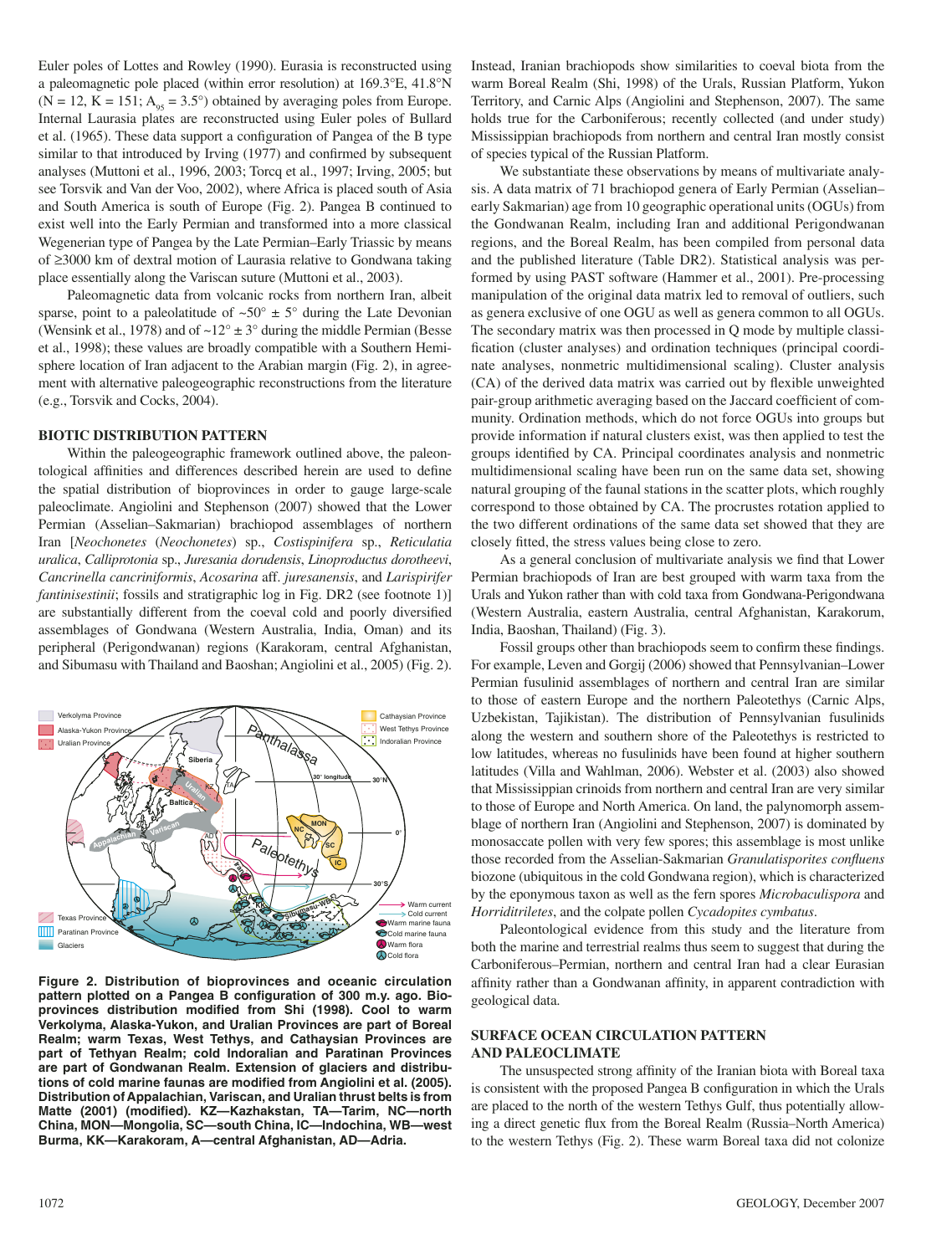

**Figure 3. Cluster dendrogram, principal coordinate (PCO), and nonmetric multidimensional scaling (NMS) scatter plots based on**  Jaccard coefficient of similarity applied to 39 brachiopod genera **from 10 faunal stations. Brachiopod data are in GSA Data Repository (see footnote 1). Output of PAST software (Hammer et al., 2001). For location of the faunal station see Figure 2. Baoshan and Thailand are part of Sibumasu.**

 Gondwanan and Perigondwanan regions to the south of Iran (i.e., central Arabia, central Afghanistan, Karakoram, Baoshan, Thailand), probably because of the effects of the Southern Hemisphere glaciation. In Pennsylvanian–Early Permian time, an extensive glaciation affected much of Gondwana (e.g., Stephenson et al., 2007), leaving a consistent record of glacial deposits and cold biota at high to intermediate southern latitudes in, e.g., central Afghanistan, Karakoram, Baoshan, and Thailand (Fig. 2)

(Angiolini et al., 2005). Consequently, the warm belt, compressed from the south by the thermal effects of the Gondwanan glaciation, was presumably restricted to very low latitudes, where it benefited from a westward-flowing equatorial current (Kutzbach et al., 1990; Kiessling et al., 1999), which, upon reaching the continental shelves of the western Tethys Gulf, deflected southeastward, bringing heat and moisture and Boreal (Uralian) taxa toward the northern corner of Arabia, where Iran was located. Kiessling et al. (1999) proposed a similar pattern of surface currents for the Asselian, albeit using a different paleogeographic reconstruction.

Our paleobiogeographic data not only indicate a compressed warm belt, but also a sharp climatic gradient. Marine faunal distribution shows a sharp boundary between warm and cold assemblages, with transitional faunas and/or zones developed only subsequently (Shi, 1998). On land, Carboniferous–Permian palynomorph assemblages of cold climate occur as far north as central Arabia (Stephenson and Filatoff, 2000), while approximately coeval warmer climate assemblages occur only a few hundred kilometers to the north (Owens and Turner, 1995) (Fig. 2). Facies evidence is also consistent with a narrow warm climatic belt. Glacial sediments deposited during the major and latest episode of the Gondwanan glaciation of Pennsylvanian–Early Permian age occur in central Arabia (Melvin and Sprague, 2006), whereas no coeval glacial deposits have been recorded immediately to the north, as well as in northern and central Iran, where warm-water indicators such as coral bioherms, fusulinid limestones, and oncoidal limestones are present. Oncolite deposition at the Carboniferous–Permian transition is widespread in North America, Europe, Russia, and south China (Shi and Chen, 2006), suggesting the development of shallow-water carbonate platforms in tropical settings during a major sea-level drop caused by the last phase of the late Paleozoic glaciation.

## **RECENT ANALOGS**

Our findings can be reconciled with climate model simulations for the last glacial maximum and Cooperative Holocene Mapping Project (COHMAP) reconstructions (Ruddiman, 2001, and references therein) that indicate the presence of a clockwise spiral of cold air moving off and around the Northern Hemisphere ice sheets, causing glacial cooling in the North Atlantic Ocean and sea ice to reach farther south than it does today. The warm waters of the Gulf Stream were compressed southward and deflected eastward such that they could not penetrate northeastward and bring heat and mild climate to Scandinavia as they do today. Similarly, Permian–Carboniferous ice sheets may have promoted a counterclockwise spiral of cold air at high-moderate latitudes in the Southern Hemisphere, thus compressing northward and deflecting eastward the warm current gyre and preventing it from penetrating southeastward toward the eastern Gondwanan margin (Fig. 2).

The contraction of the warm belt and the expansion of the polar region have modern analogs in the Cenozoic global coolings (Crame and Rosen, 2002), when the near-equatorial biome has contracted ~40%–50% in size. The principal effect of these global temperature drops within the tropical region was not so much a reduction in temperature, but one in area (Ruddiman, 2001; Crame and Rosen, 2002). Similarly, during the Permian–Carboniferous glaciation, the warm belt was narrow and confined to the West Tethys and Cathaysian Provinces (Fig. 2). In addition, the steep climate gradient observed in the reconstructions of the last glacial maximum between the tropics and higher latitudes is similar to that recorded for late Paleozoic time between the western Tethys Gulf and the cold eastern Gondwanan margin.

## **CONCLUSIONS**

We have shown that the distribution of climate-sensitive fossils and bioprovinces placed on a paleomagnetically constrained paleogeographic reconstruction of Pangea of the B type can be used to gauge largescale climate conditions at the beginning of the Permian. Earth's climate